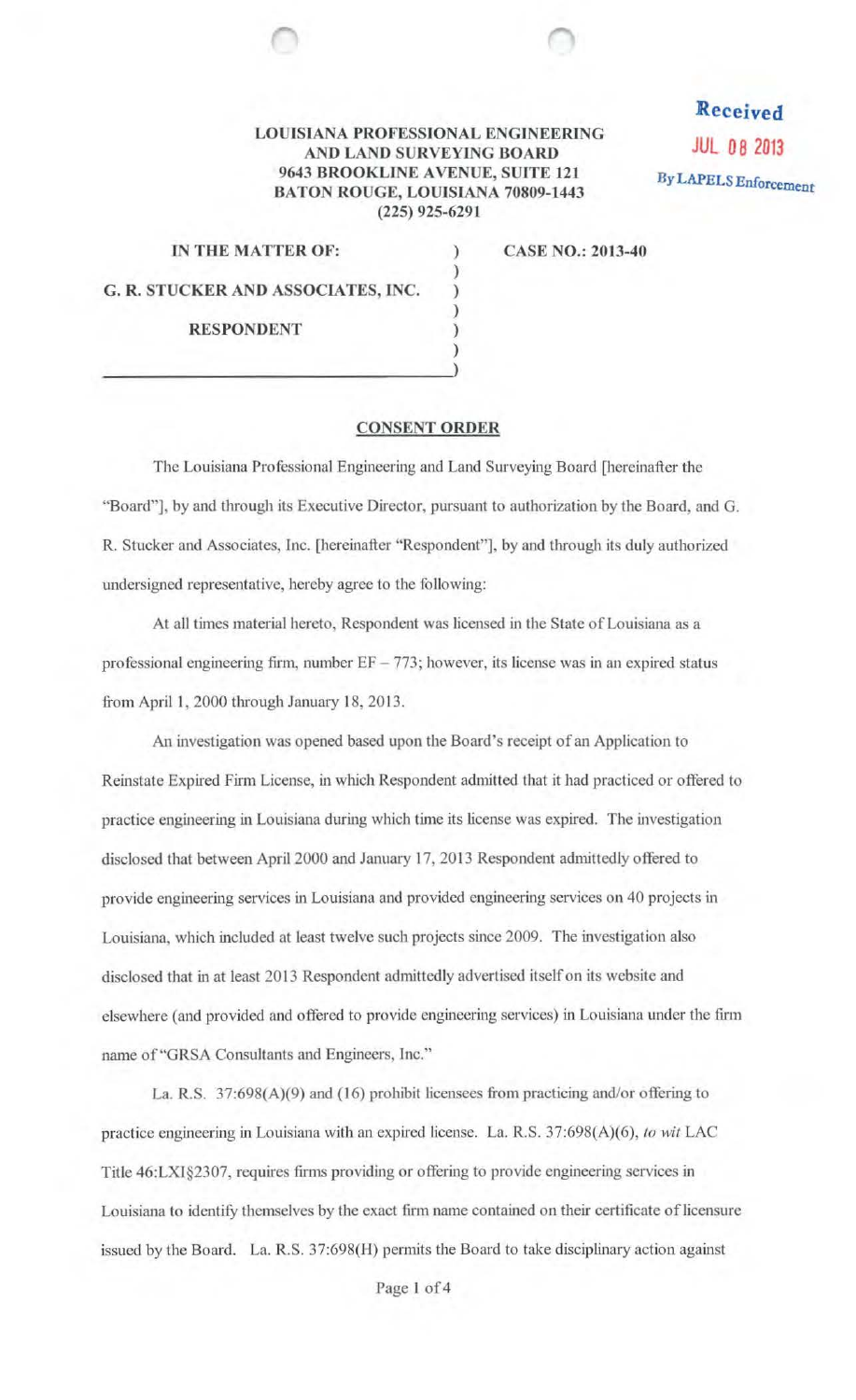persons who violate La. R.S. 37:698(A)(9) and (16) and La. R.S. 37:698(A)(6), *to wit* LAC Title 46:LXI§2307, upon a finding of guilt following notice and hearing and a majority vote of its entire membership authorized to participate in the proceeding. La. R.S. 37:698(A)(6), (9) and (16), La. R.S. 37:698(H) and LAC Title 46:LXI§2307 were in effect at all times material hereto.

It is undisputed that (a) Respondent's license to practice and/or offer to practice engineering in Louisiana was in an expired status from April 1, 2000 through January 17, 2013, (b) during that period Respondent practiced and/or offered to practice engineering in Louisiana and (c) in at least 2013 Respondent identified itself on its website and elsewhere (and provided and offered to provide engineering services) in Louisiana by a firm name which was different than the firm name contained on its certificate of licensure.

By letter dated July 2, 2013, the Board gave notice to Respondent that it was considering the preferra1 of charges against Respondent on the grounds that it may have violated (a) La. R.S.  $37:698(A)(9)$  and (16), relative to practicing and/or offering to practice engineering in Louisiana with an expired license and (b) La. R.S. 37:698(A)(6), *to wit* LAC Title 46:LXI§2307, relative to firms providing or offering to provide engineering services in Louisiana with a firm name which is not the exact firm name contained on the firm's certificate of licensure issued by the Board.

Wishing to dispense with the need for further disciplinary action and to conclude the instant proceeding without further delay and expense, for the purpose of this proceeding only, Respondent and the Board do hereby enter into this Consent Order, in which Respondent of its own free will consents to the issuance of a Consent Order by the Board, wherein Respondent agrees to (a) pay a fine of five thousand two hundred fifty  $(\$5,250.00)$  dollars, (b) pay administrative costs of five hundred nineteen and 19/100 (\$519.19) dollars, (c) pay past unpaid renewal fees of six hundred forty (\$640.00) dollars, and (d) the publication ofthis Consent Order on the Board's website and a summary of this matter in the Board's official journal, the *Louisiana Engineer and Surveyor Journal,* and the reporting of this matter to the National Council of Examiners for Engineering and Surveying (NCEES), identifying Respondent by name.

Respondent admits to violations of the referenced laws and/or rules regarding (a) the practicing of and/or offering to practice engineering in Louisiana with an expired license and (b) the providing or offering to provide engineering services in Louisiana with a firm name which is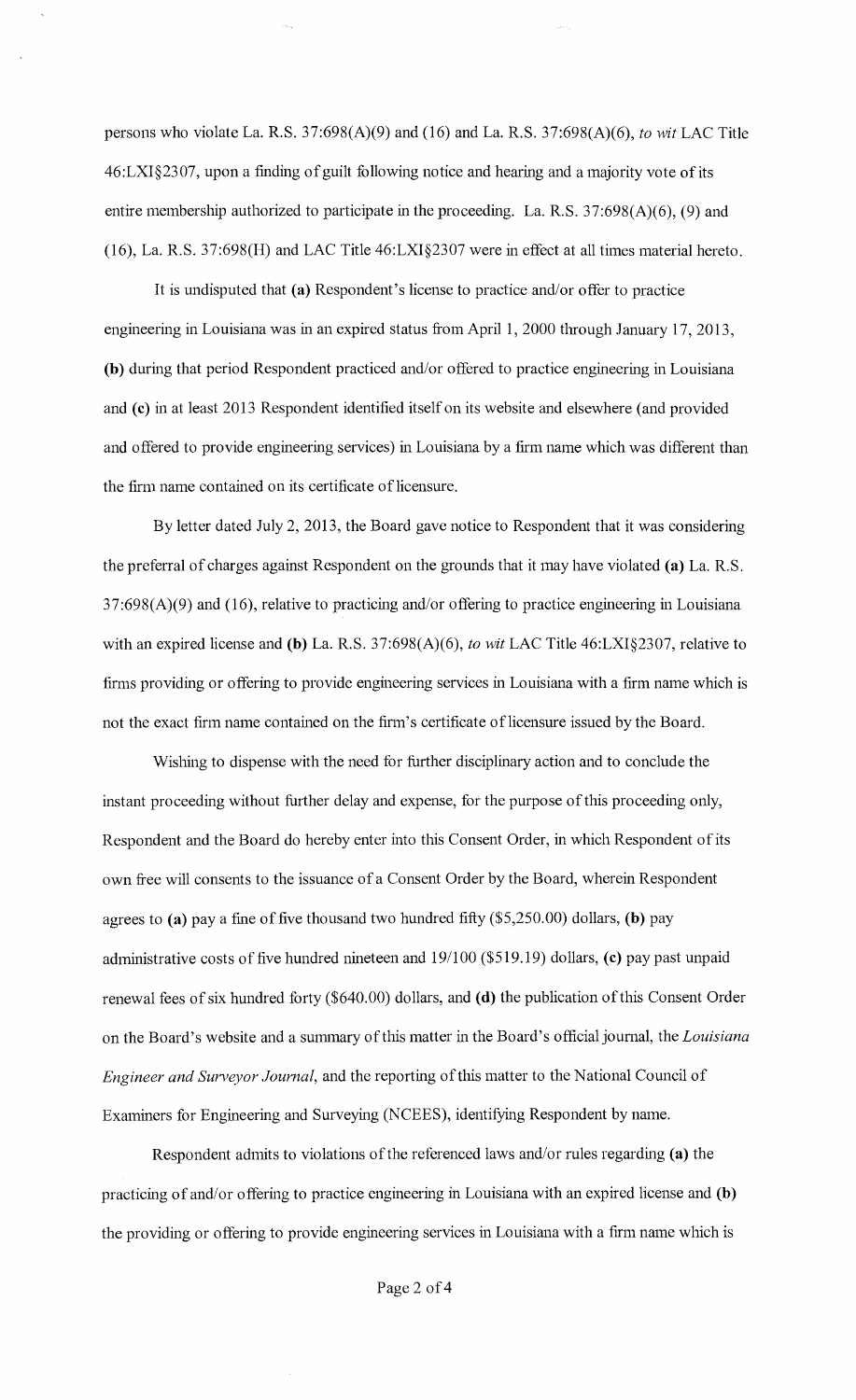not the exact firm name contained on the firm's certificate of licensure issued by the Board. Respondent acknowledges awareness of said laws and/or rules and states that it will comply with all applicable laws and rules henceforth. Respondent has been advised of its right to be represented by counsel before the Board and/or to appear at any hearing personally or by counsel and present witnesses and evidence in its own behalf, and it hereby waives this right and its right to appeal; and it states affirmatively that it has been afforded all administrative remedies due it under the law. Respondent further acknowledges awareness of the fact that the signed original of this Consent Order will remain in the custody of the Board as a public record and will be made available for public inspection and copying upon request.

Therefore, in consideration of the foregoing and by signing this Consent Order, Respondent does hereby waive its right to a hearing before the Board, to the presenting of evidence and witnesses in its behalf, to Findings of Fact and Conclusions of Law in this case, and to judicial review of this Consent Order.

Respondent hereby represents (a) that it fully understands the meaning and intent of this Consent Order, including but not limited to its final and binding effect, (b) that it has voluntarily entered into this Consent Order and that no other promise or agreement of any kind has been made to or with it by any person whatsoever to cause the execution of this instrument and (c) that the sanctions set forth in this Consent Order do not prevent the Board from taking further disciplinary or enforcement action against Respondent on matters not specifically addressed in this Consent Order.

WHEREFORE, the Louisiana Professional Engineering and Land Surveying Board and Respondent agree that:

1. Respondent shall pay a fine of five thousand two hundred fifty (\$5,250.00) dollars, which shall be tendered to the Board by certified check payable to the Board, due upon the signing of this Consent Order; and

2. Respondent shall pay administrative costs of five hundred nineteen and 19/100 (\$519.19) dollars, which shall be tendered to the Board by certified check payable to the Board, due upon the signing of this Consent Order; and